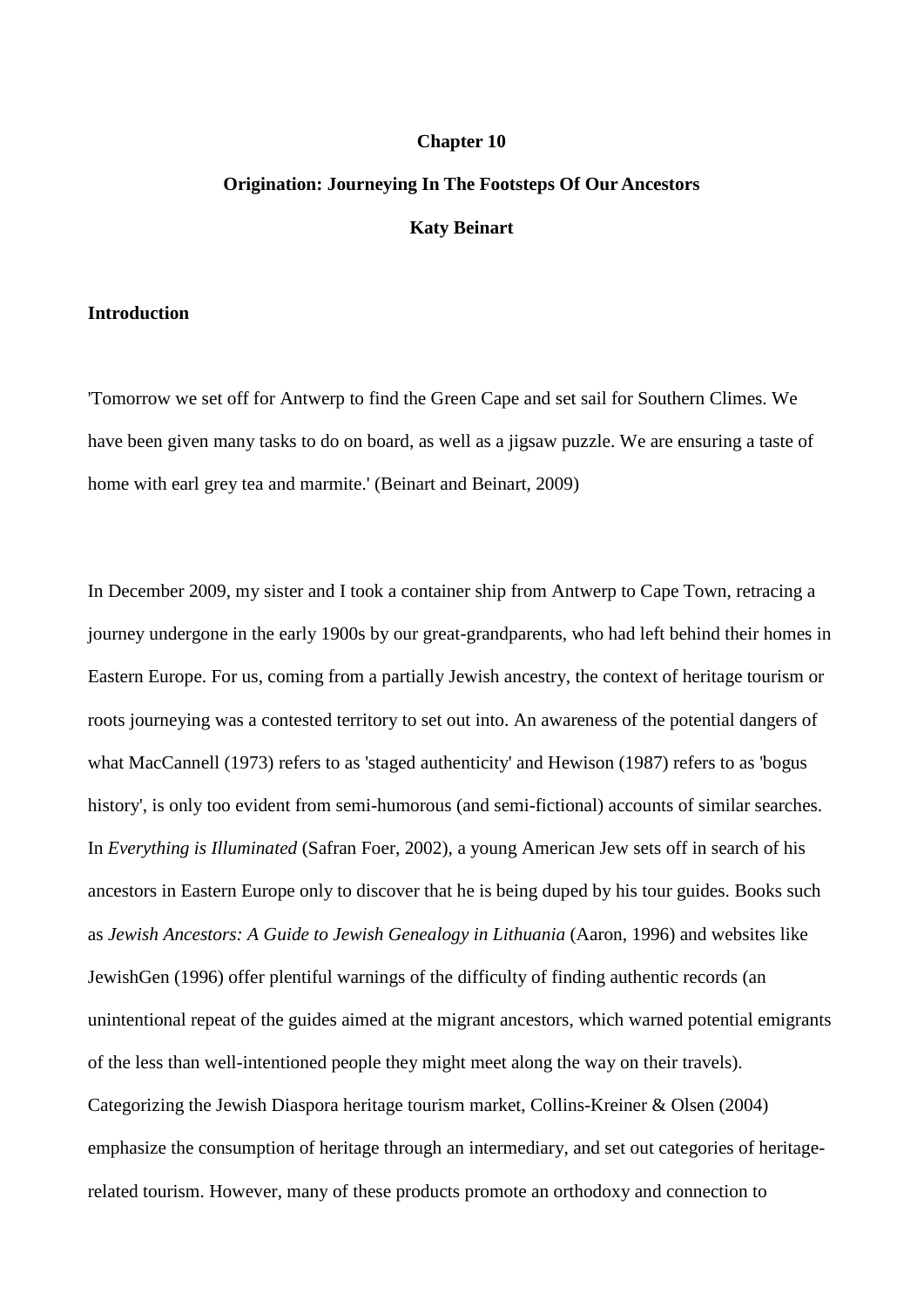'homeland' that provides a basis for the construction of a collective identity **(**Lev Ari & Mittelberg, 2008). If, as Lev Ari & Mittelberg (2008) argue, authenticity is both subjective and dialectically generated *differentially* depending on the background of the tourist, these tours leave a gap in the heritage tourism market for those whose background does not lead them to seek this orthodoxy or sense of connection. This is the space in which our self-organised journey began.

This chapter investigates the transformational effects of undertaking such a journey through a personalized account of a roots journey, making links between heritage tourism, pilgrimage, mobilities and performative art practice. I argue that the liminality of the journey itself provides a space for transformation, in which through performing invented rituals and actions, a personal form of remembrance and witnessing the past takes place (Maddrell and della Dora, 2013; Turner & Turner 1978). This encountering of place through the performance of 'embodied play' (Sheller and Urry, 2004, 4) recognises the overlaps and role changes between pilgrimage, tourism, and other kinds of business (Sheller and Urry, 2004) and of the relationship between 'hosts' and 'guests' as dynamic, fluid and mobile. Heritage tourism literally embodies a range of connections, drawing on our mimetic, cultural or educational heritage as well as our ancestral heritage, and can be viewed as not exclusive but co-existent with other motivations for travel. (McCain & Ray, 2003)

Growing up, I had been aware of our family archive, a collection of photographs, postcards and a kist[1](#page-1-0) full of salt-spoiled silver and linens. My father had grown up in South Africa and told the story of coming to England by sea, and the archive evidenced a diasporic family, starting out in Lithuania and Russia and making their way to South Africa, Australia and America. Perhaps my own journey started most of all from a sense of absence; of religion, ritual and roots. My fathers parents had died, he no longer practiced and my mother had a Jewish father and English mother, so the only mention of tradition and past came with the Borscht served at dinner, a few Yiddish words, and the long discarded prayer shawls, yarmukkes and silver candlesticks mothed in the kist. At a

<span id="page-1-0"></span> <sup>1</sup> A South African name for a storage chest, derived from the Dutch.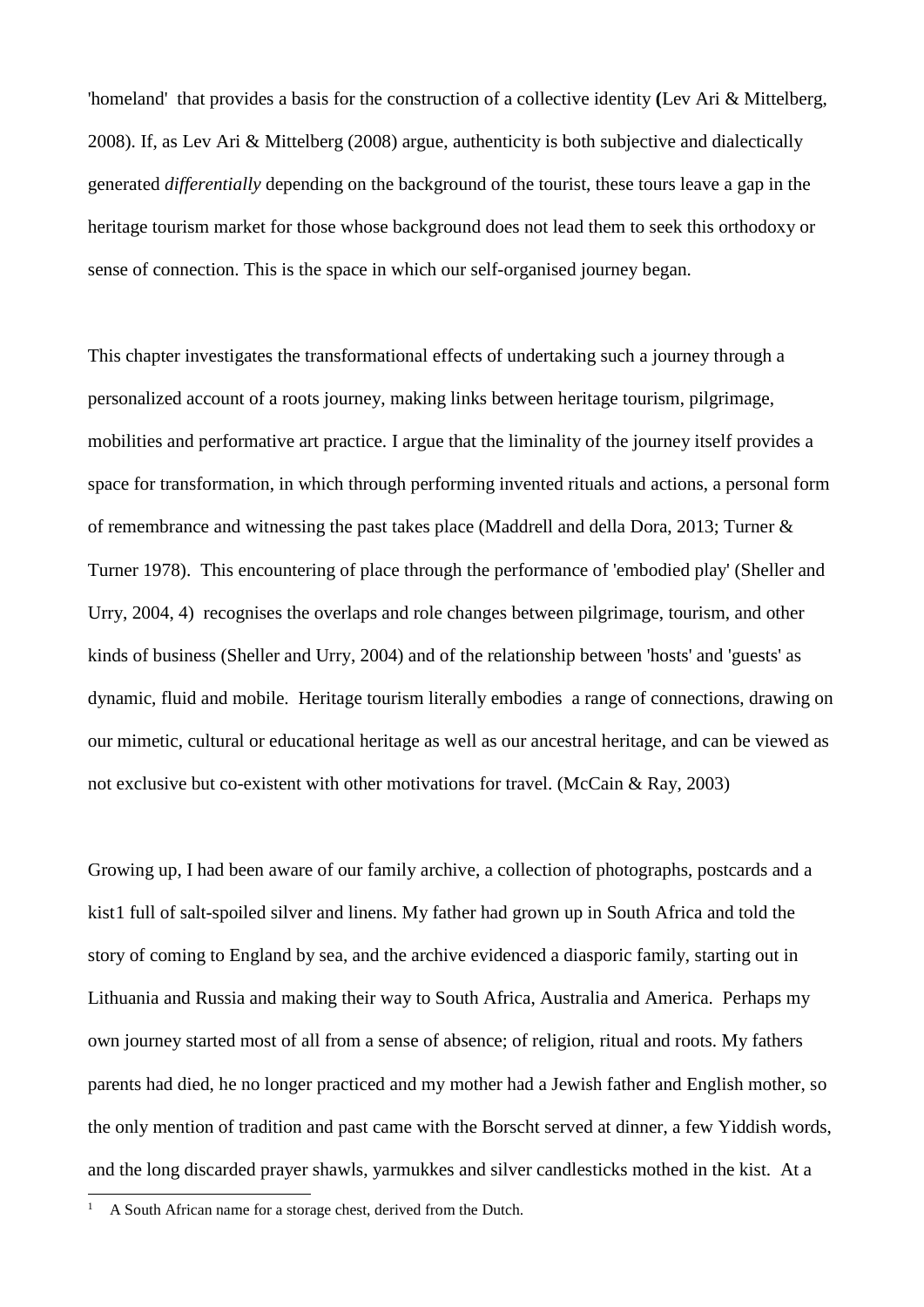transitional point in my own life, it seemed that my ancestors resurfaced and demanded attention. Through discussions with my sister Rebecca we decided to apply for an artists residency in South Africa to research our family's history, and to make the journey by cargo ship. Far from a 'reconstructed narrative' of heritage (Lev Ari & Mittelberg, 2008, 100) we were seeking perhaps more the sacred experience of the pilgrim – where 'journeying is said to bring the possibility of creating social and/or psychological transformation.' (Coleman & Eade, 2004, 2)

Our ancestors emigrated after pogroms in Lithuania made life increasingly difficult, and in doing so they escaped the Holocaust, but I was also aware that their subsequent economic success in South Africa made for a troubled and complex relationship between victim and perpetrator, past and present. This was not a straightforward journey of sentimental admiration for the hard life or amazing escape act my forebears lived through. Rather it was one of 'uncomfortable reflexivity' (Maddrell, 2009, quoting Pillow, 2003) trying to understand how their mobilities reached forward in time to my generation, what I was willing or wanted to accept of that heritage in my life, what I might need to forgive (and forget), and what their restless ghosts wanted from me.

Journeying in search of one's ancestors can be seen as an act of fictionalising both the past and present, of performing a movement through place which seeks to reconnect specific lost memories or events to specific sites. An act of the geographical imagination, of both the grounded reality of present place, and the cerebral fantasy of one's past. In Saunders (2011) study of Victorian and Edwardian autobiography, he discusses the vogue for fake memoirs, which he calls autobiographication. Spry (2001) identifies a form of auto-ethnography as the convergence of the autobiographic impulse and the ethnographic moment and Dorst (1987) as a text that a culture has produced about itself; so it can be both a methodology and a text of diverse interdisciplinary praxes. That this autobiographic impulse is relational, carried out through a deliberate movement through and connection to a particular place, is evidenced by recent research into contemporary pilgrimages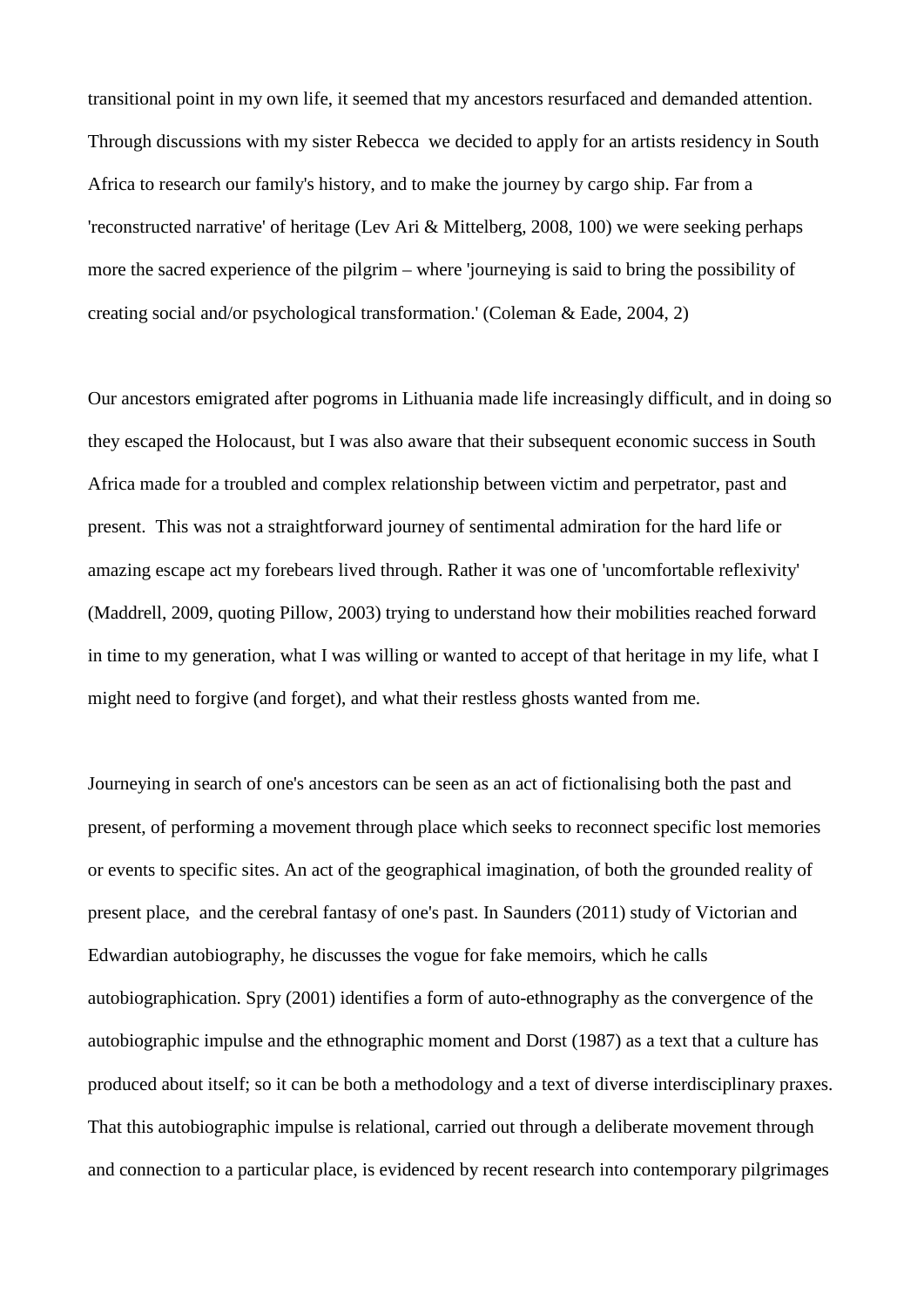and roots journeys.

Basu (2009, 2), writing about diasporic migrants returning to Scotland in search of their roots, describes a mutual process of coming-into-being of person and place: 'Through the acts of visiting – of walking, of searching, touching, photographing, sensing – person, place and narrative become fused, co-constitutive of a pervading sense of identity.' Maddrell and della Dora's work on pilgrimage (2013, 1) argues for a 'surface framework' that takes into account the 'value of landscape and aesthetics in the pilgrim's experience, blending pilgrims' embodied travel, ritual, perceptions of the visual, material, affective, and the numinous'. A pilgrimage to ones roots takes on aspects of the sacred, using ritual, and embodied movement through place as ways to experience and imagine connections to the past. The concept of mnemonics, where place acts as a trigger for memory, is built on by Ingold (2007, 16): 'the act of remembering *(was) itself conceived as a performance:* the text is remembered by reading it, the story by telling it, the journey by making it.'

[insert Figure 1 here]

Figure 1: Journey Images

Source: Katy and Rebecca Beinart 2010.

So we conceived our journey as a performance, taking with us ingredients for our attempts at reconnection and re-enactment. These included an on-going artwork called *Starter Culture;* a bread culture made from grapes from our home, which along with equipment for making bread were carried in a suitcase used by previous generations of our family on the same route between Europe and South Africa (see Figure 1). *Starter Culture* operates as metaphor, as the nature of the culture changes from place to place and is repeatedly renewed with local flour and water; it is also a part of re-invented ritual, referring to a Russian and Eastern European Jewish practice called *Khlebolsolny*, where crossing the threshold to a new home is celebrated with bread and salt, the bread representing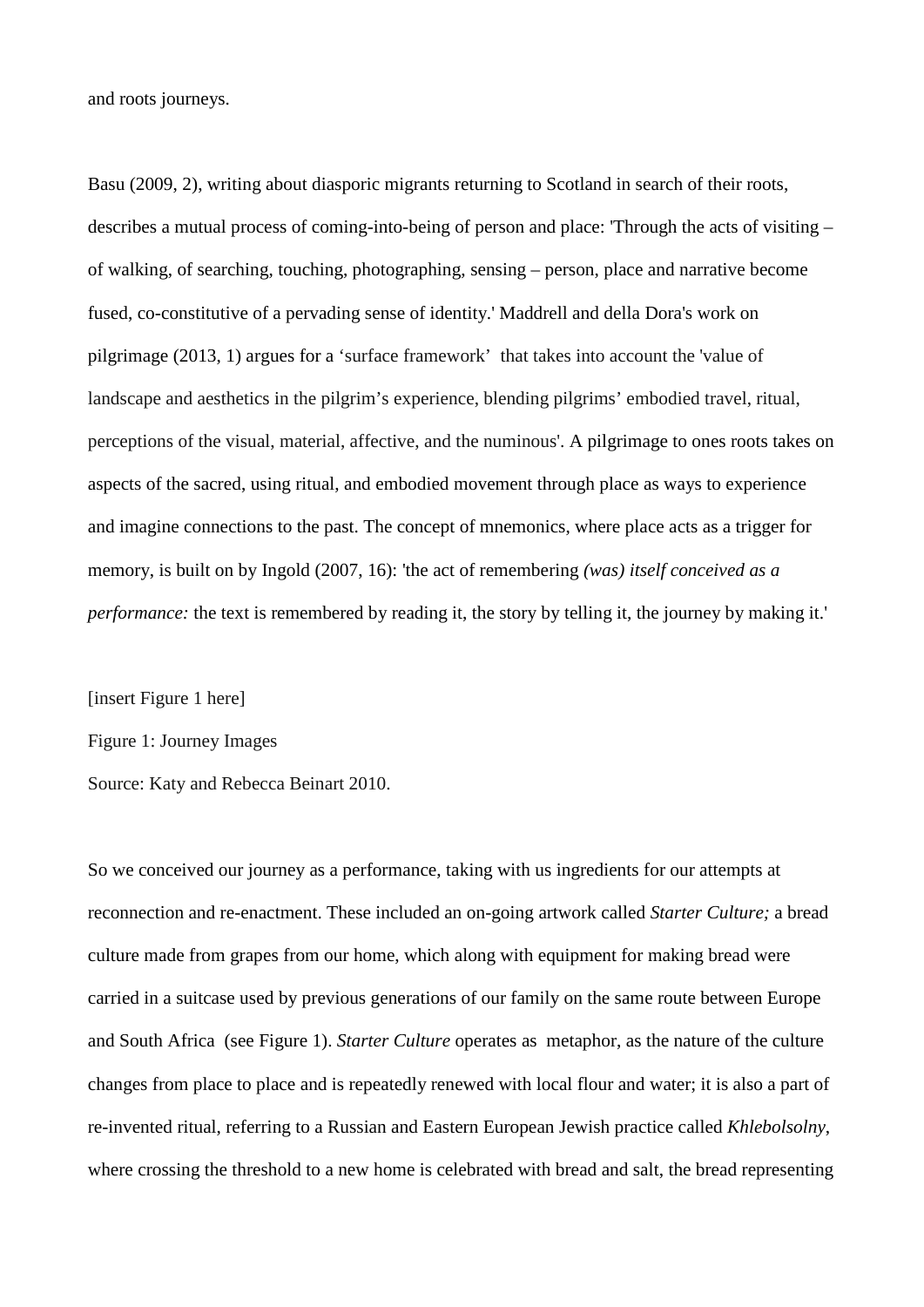blessing and salt the preservation of the blessing. Our re-enactment of ritual has parallels with those of pilgrims; but also draws on performance art tradition dating from the 1960s/70s. Allen Kaprow (1993) re-enacted everyday actions or 'happenings' as artworks, whilst instructions given to us by friend and family to carry out or repeat during the journey bore similarities to performance art group Fluxus (Friedman, 1998) and pilgrims' prayers. (Coleman and Elsner, 1995)

# **Departure**

*'*We arrived at the small railway station from where we would embark for Libau. 'Be careful you don't trip over the signal wires' my mother said, as we alighted from Berchik's wagon and crossed to the other side of the railway-line. I stepped over the glistening rails and wires. Hours passed; then with a mighty roar the engine bore down on us. We took our places in the coaches that had come to rest. The first mishap of the journey happened early on: the train window through which I was watching the world unfold itself came crashing down on my fingers. 'The Russian trains are as ramshackle as their empire' an elderly Jew standing next to me said. This empire tumbled into dust a few years later'. (Schrire Robins, 2007; 11)

We travelled by train to Antwerp, via Brussels. I read *Maus* (Speigelman, 1991) on the train and was transported between times, other trains and travels across Europe, people fleeing for their lives or captured and in transit to camps. At the station we were met by a disgruntled taxi driver who proceeded to issue warnings about the crew's desperation for female company, so that our arrival at port was tempered by a certain wariness. We weren't on any lists and we weren't expected. A man casually looked at our passports and waved us on to the Green Cape, which was loading cargo. We had to climb a rickety staircase leaving our luggage on the dock where it was unceremoniously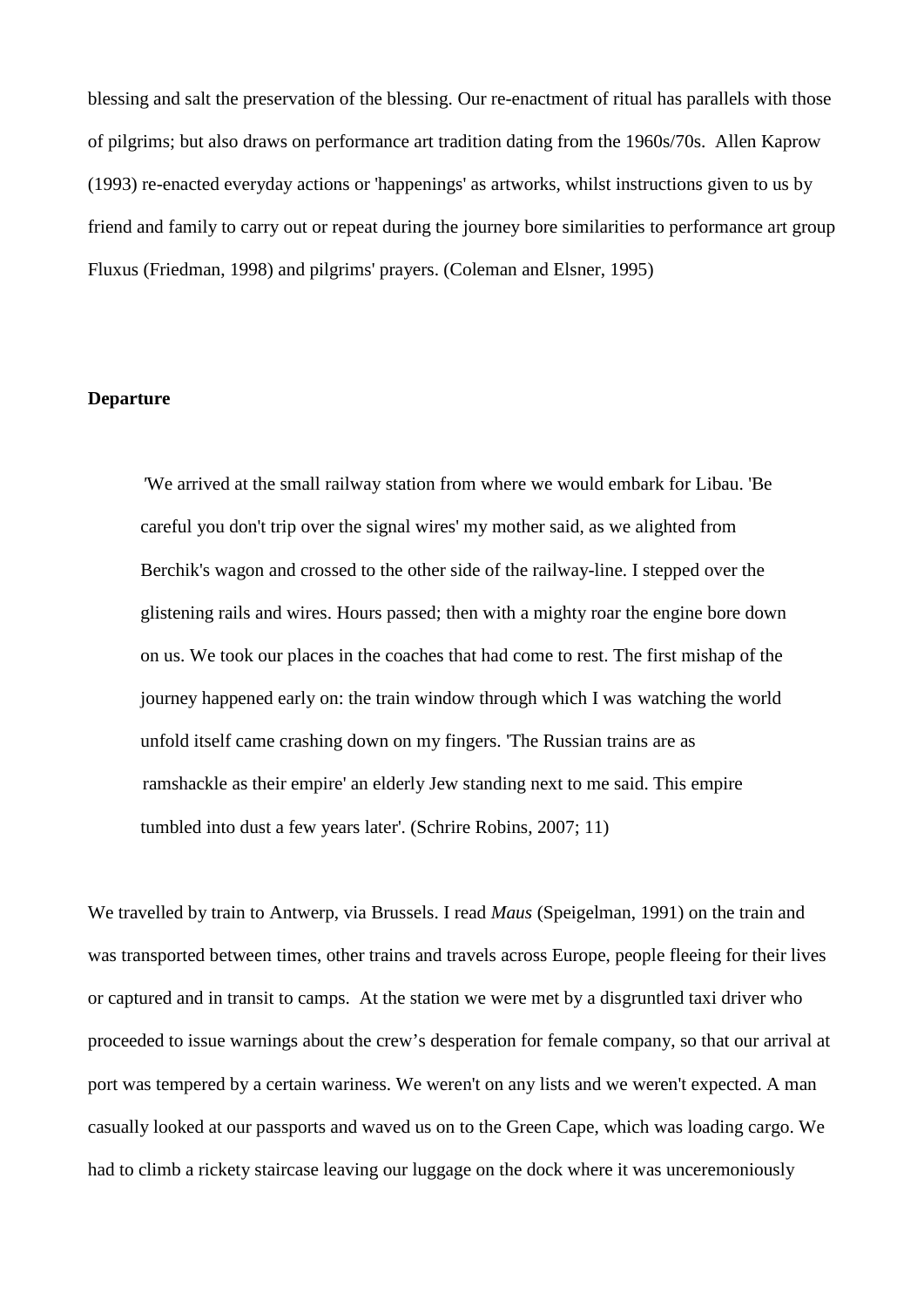hoisted up by crane and dumped onto deck. The Steward, Niko, welcomed us with a little too much enthusiasm and showed us our cabin, and we breathed a sigh of relief. It had a lockable door. (Beinart & Beinart, 2009)

We had set off with a pile of books and texts, unsure as to how these would coincide on the journey to unravel our identity myth. Bastea (2004, 12) ventures that 'going back to a place of the past may be the best way we have to take ourselves back in time.' In *Austerlitz* (Sebald, 2001), which centres on a search for lost identity, the main character explores narratives of place to re-find lost memories of self:

And might it not be, continued Austerlitz, that we also have appointments to keep in the past, in what has gone before and is for the most part extinguished, and must go there in search of places and people who have some connection with us on the far side of time, so to speak? (Sebald, 2001, 359-60)

Wylie (2007, 175) has written of geographies of Sebald's work as 'more essentially *spectral* in that their concern is with the unsettling of places and selves as a primary and generative process'. We hoped to connect with the spectral geographies of our ancestors and touch moments they had experienced, through re-embodying their journey, but we were aware that this very spectrality could unsettle and regenerate our existing modes of being.

## **Culture**

*'*Being so religious mad, we lived on black bread dipped in sugar water and dried out, which we had with tea and eggs'*.* (Schrire Robins, 2007, 25)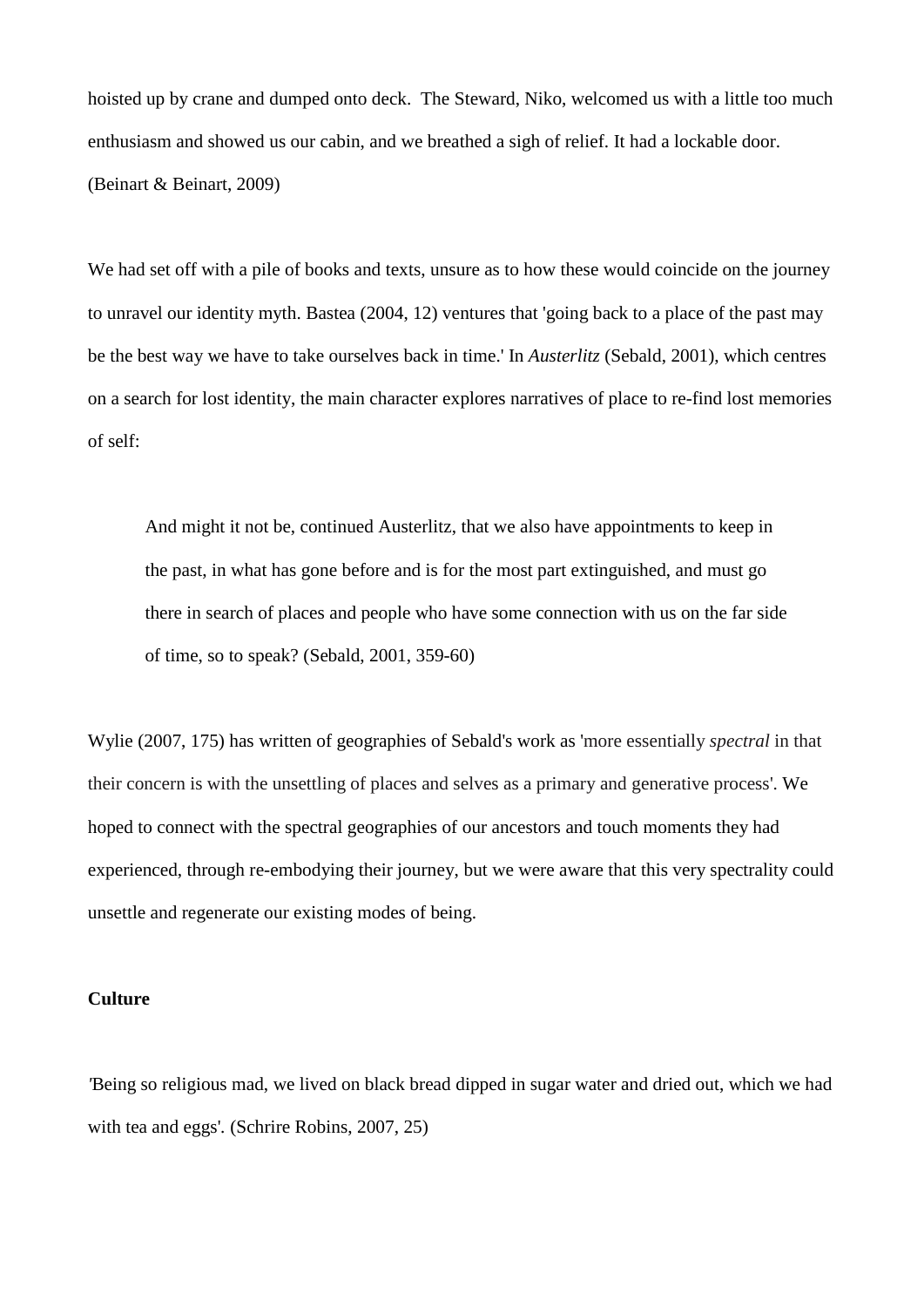Not being so religious mad, we still had our codes of culturally appropriate behaviour tested. Both vegetarian, I wavered, but Rebecca's determination meant many meals consisted of little more than boiled carrot and potato, the Polish cook on board not ready to cater for a vegetarian. We got into a lot of conversations about food and culture, what was important, and what reminded you of home. For a secular family, food was extremely important to us, and perhaps more so given the lack of other ritual in our lives. De Certeau (1998, 86) writes of bread as a 'memorial', a cultural symbol of escape from poverty, and of the hardships of life and work, and our *Starter Culture* contained a remnant of home that became all the more important in the unfamiliar context of the ship.

On Christmas Day, we baked bread on the ship, using our *Starter Culture* from England, and shared it with the sailors, who said it reminded them of the bread they had back at home in Poland. The night before, we had been invited to share and exchange tiny pieces of communion wafer with all the officers and crew. 'The etymology of the word communion is *moi*, and signifies change or exchange. Common, communicate, mutual and renumerate all spring from the same route. Etymologically, a *companion* is a person with whom we share bread.' (Newling, 2001; 119) Sharing the wafers and our bread seemed to represent the mutual exchange and communication on the ship, and the mutation of tradition, place and time. 'We don't want the *Starter Culture* to remain the same, we are interested in how it changes; as we use and adapt traditions and ceremonies from different religions and cultures.' (Beinart & Beinart, 2009)

We re-enacted the *Khlebosolny* ritual at the crossing of the equator. Waking up at dawn in the middle of the Atlantic ocean, we ate the bread and salt and thought about the passage of both place and time. This private gesture or ritual became an important way for us to retain the link to our personal journeying, a performative language that connected past to present (Connerton, 1989, 58) and recognised the internal changes taking place. Hoffman (1998) discusses this relationship between the public and private in the need to fill a lacuna, which often begins as a personal search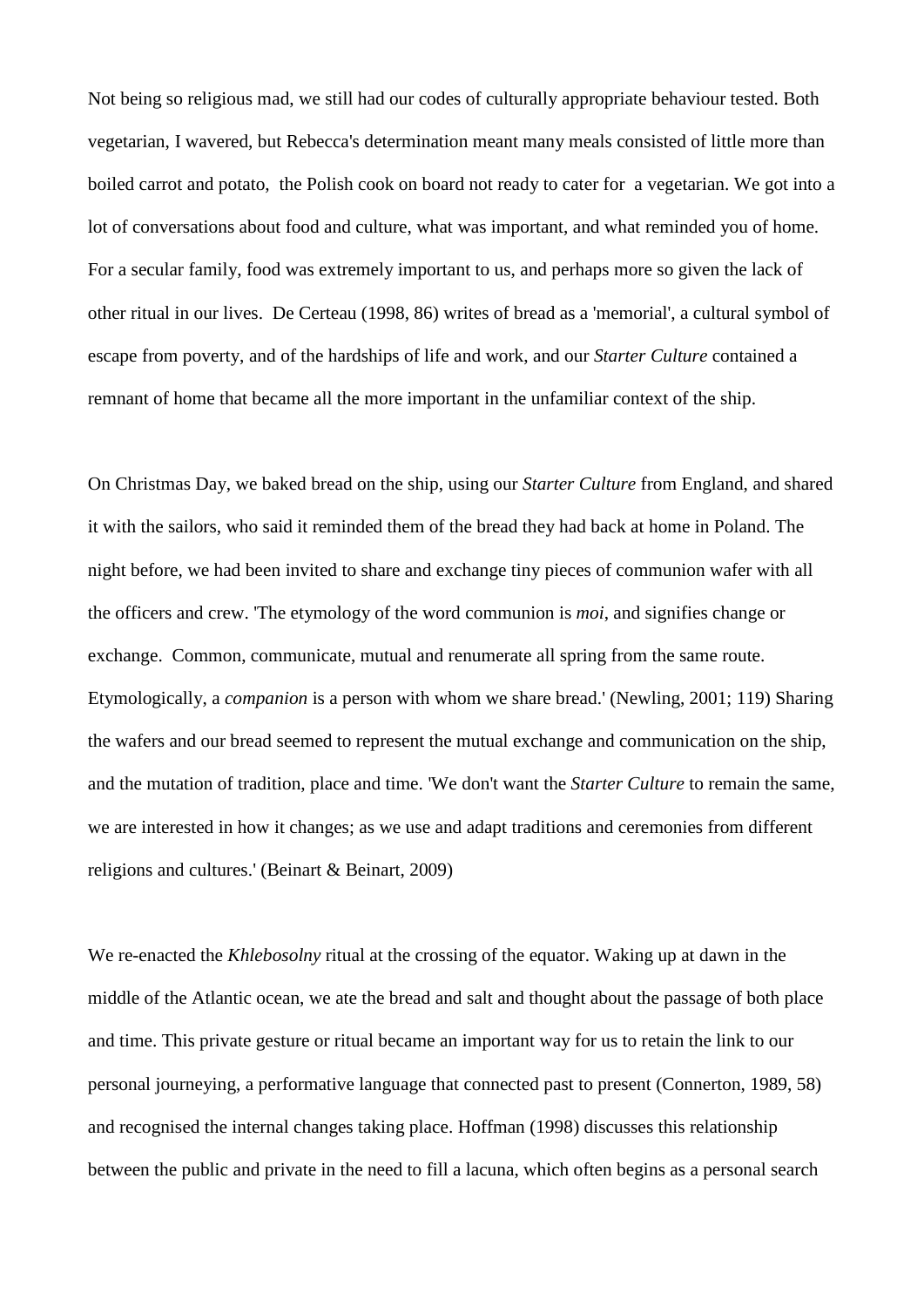but becomes more public. In this sense, *Khlebosolny* is a ritual which can spread, allowing others to take on and adapt the culture to their own ritual, forming a continuum between the private and public, and sacralising the journey.

#### **Performing Identities I: Otherness**

*'*They travelled with crates and packages – bedclothes, odd bits of furniture, tea kettles, baskets of food, samovars, phylacteries and prayer shawls. The Russian officers, leaning against the deck-rails, laughed derisively at the bedraggled mass of humanity'*.* (Schrire Robins, 2007, 15-16)

For *Family Photograph*, (see Fig. 1) We reconstructed family photographs taken on board ship, and dressed in the original garments belonging to grandparents and great-grandparents. Rose (2010) links the domestic and the global through the family photograph, and our family archive seemed to represent this conflict between home and diaspora, with image after image of family members on board ship, going back generations.

'What was curious was the change in sense of self, as Rebecca felt herself filling out the enormous jacket and shoes of her Granddad Ben, and Katy felt herself taking on the airs and graces of her Great-Grandmother, Edith. The photographs themselves are a deliberately unhistorical reconstruction, a hotchpotch of times and places; the setting is a ship constructed in the 1980s, the clothing dates from the 1930s and 1950s. But perhaps this is a more honest attempt to explain our confused identities than a deliberately accurate reconstruction of the past.' (Beinart and Beinart, 2009)

Taking the photographs, we were not aiming for historical accuracy or 'token-isomorphism' (Macdonald, 1997; Handler & Saxton, 1988) but rather an intentional citation (Butler, 1990) of our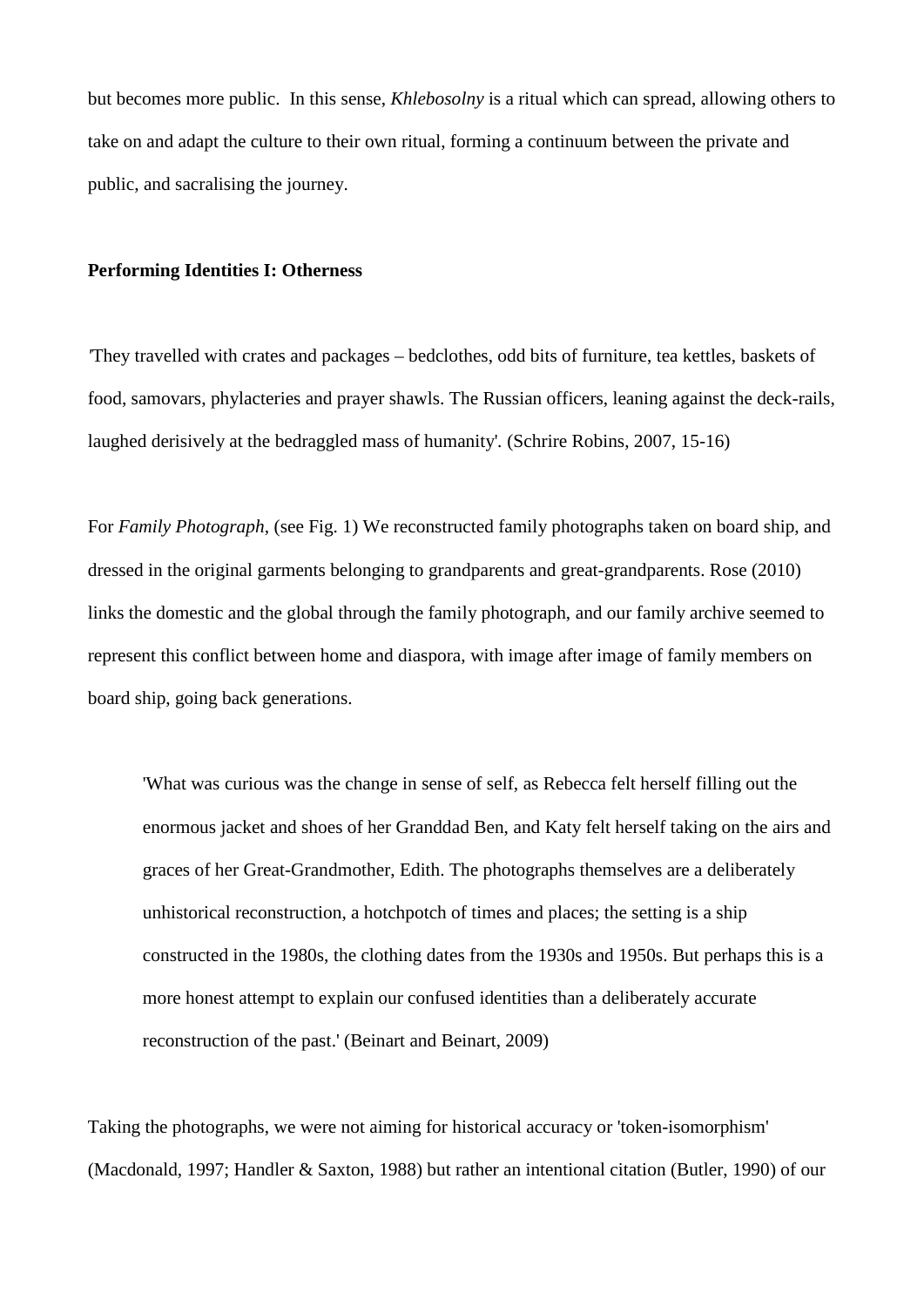past, learning the postures and performances of our ancestors through re-producing them.

The idea of the diaspora can suggest either a clinging to memories or liberating from the past, either a feeling of homelessness or an unreal sense of rootedness in a fictional homeland. 'Boyarin suggests that nostalgia is a denial of the state of sustained rediasporisation, which is the nature of Jewish history' (Garfield, 2006, 101); so why attempt to reconstruct a past which most Jewish families have for one reason or another been forced to leave behind? Garfield continues: *'*diasporic subjectivity offers the contemporary world a way of understanding community without statehood or attachment to territory … the emphasis is not on where you are from, but where you are going' (2006, 103). This makes sense in the context of our journey - we are not seeking a return to the past but rather, like our ancestors, perhaps more a disentanglement from narratives of orthodoxy; acknowledging the complexities of heritage, with Jewishness as part of our identity but not all.

When his father asks him not to tell the story of a significant relationship in his youth, stating 'It has nothing to do with Hitler, or the Holocaust', Speigelman (1991, 12) retorts 'But Pop, it's great material. It makes everything more real – more human.' It is precisely the everyday details and handed down elements of diasporic existence and of migration that constitute the human identities of our family. So for us, it's not the archetypal traditions but rather a family recipe that allow us to reconstruct an identity. And it is the changes in these elements that capture the sense of that diaspora as temporal rather than territorial. There is no better 'place' to realise that than on board ship, a no-country, non-place – a heterotopia where identities can be constructed, without actual adherence to rules or nations. As Foucault (1967) states, metaphorically a ship is the ultimate heterotopia; a space of in-between-ness and otherness that functions in non-hegemonic conditions. It is a liminal space, where the lack of usual boundaries and the seclusion from mainstream society allows for a blurring of identities and positions. The liminal space of the ship reinforced the liminal state of the pilgrimage, where the pilgrims's characteristics become ambiguous, eluding the normal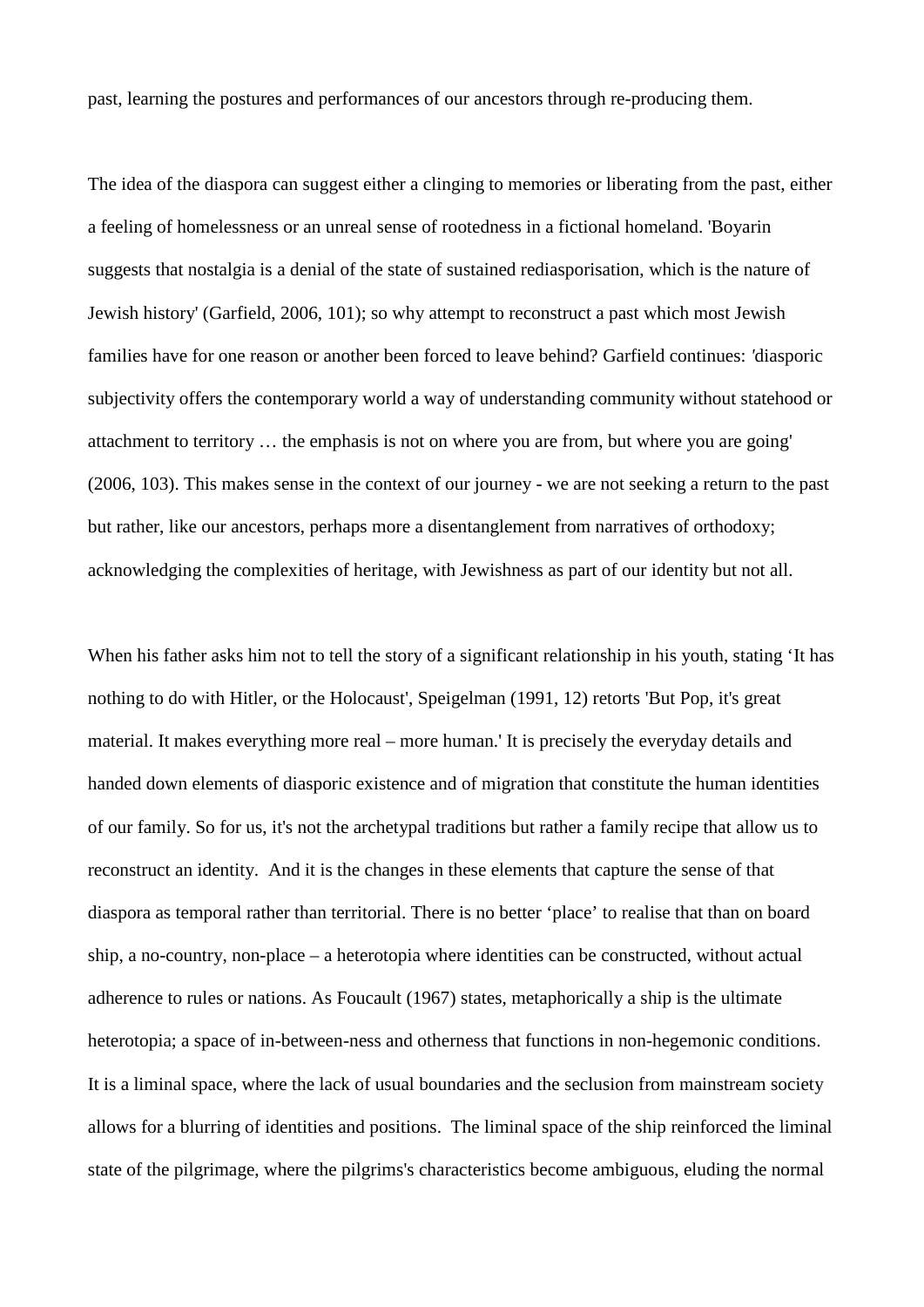network of classifications (Turner, 1969; Turner & Turner, 1978; Maddrell & della Dora, 2013). As the journey continued we began to see our roles switch between travellers re-enacting a personal pilgrimage, and artist-ethnographers, participant observers drawn into a bizarre world.

On the day of crossing the equator, a knock came on the door and the first mate branded us on the forehead with a potato print in red, indicating our status as novices. We were then lead to the deck and 'chained' together with the other new sailors, dunked in a vat of beetroot soup, tied to the bulwark and rubbed with engine oil, mustard and ketchup, 'shaved' with a toilet seat around our necks and finally made to eat bread with jam and mustard and drink coffee with salt. This final activity had to be completed in order to gain the approval of King Neptune and to be new-born as a 'rightful person of the sea' (see Figure 1) (Beinart & Beinart, 2009).

The experience led us to reflect on the strange conflation of life, and art, as the performance we had taken part in was far more outlandish than anything we ourselves could have dreamed up. We began to understand that in this 'non-place' (Auge, 1995), we had to create our own rules of correct behaviour for female passengers on cargo ships. (see Figure 2: The Rules)

[insert Figure 2 – The Rules] Figure 2: The Rules Source: Katy and Rebecca Beinart 2010

# **Performing Identities II: Gender**

'Logbook, SS Romeo. 1902. The passengers on the cattle-ship The Baltic with its antisemitic captain, took up their quarter on the floor of the hard, dung-covered, vast and gloomy stable among the hay racks and feeding troughs. Gradually they sorted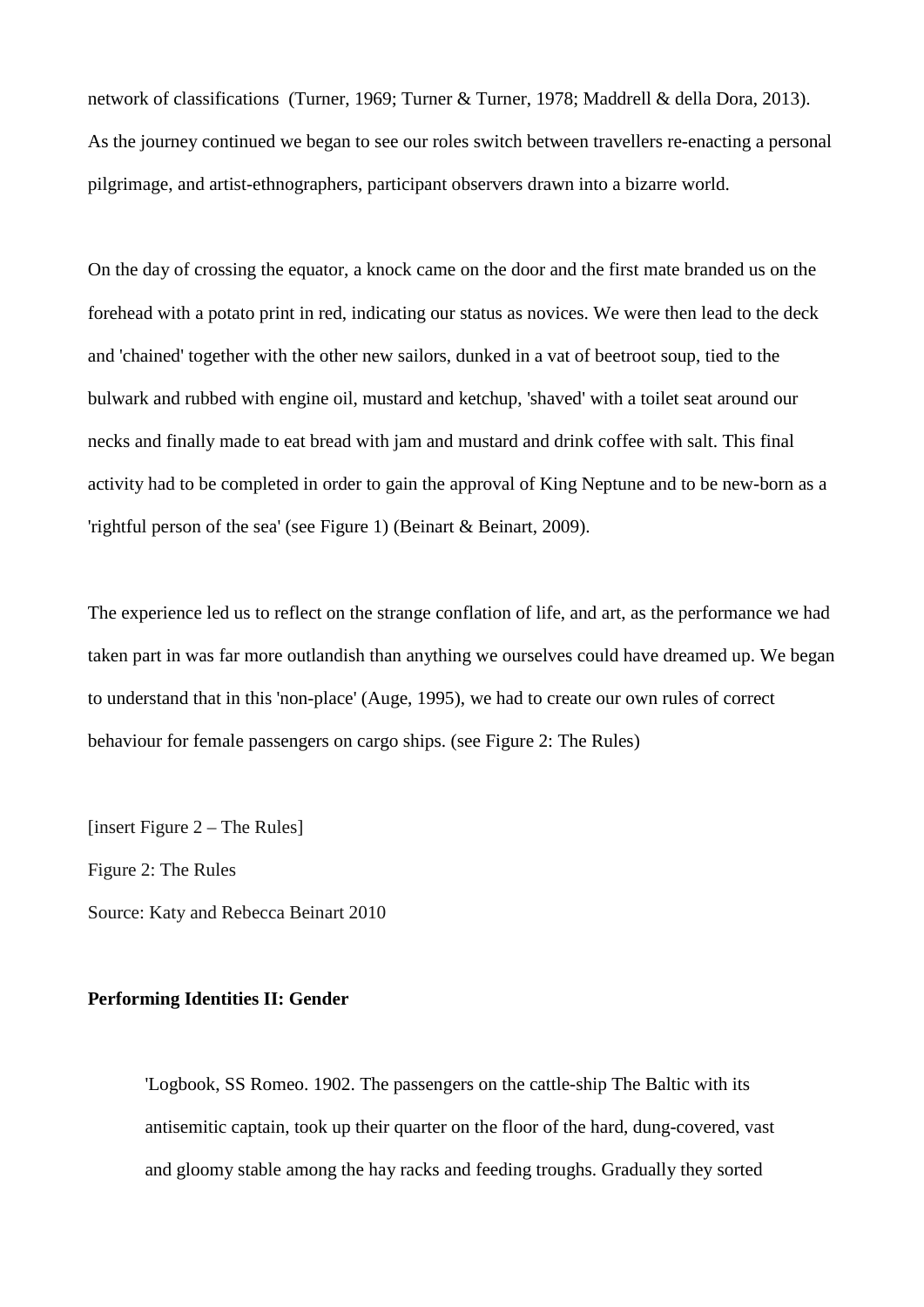themselves out according to their sex and the laws of propriety – the women taking the farthest corner.' (Schrire Robins, 2007; page 16)

We became very aware of our gender on board ship. From before we arrived we were repeatedly warned of the Polish seamen. We were told again and again how unusual it was for two young women to travel in this way. Our performance *Victorian Lady* explored a fictitious idea of a genteel past of sea travel, where lady travellers in full dress would paint careful watercolours, perhaps a more accepted version of what a woman artist should be. (Beinart & Beinart, 2009) In contrast, for another performance, *Dangerous Cargo,* we printed our bodies with the words Dangerous Cargo and posed on the bridge; this played on the fact that we had been told that passengers were the most dangerous cargo on board ship, as they could move. The sub-text to this was the danger we presented as women, a danger of temptation and distraction. From the beginning of the voyage, the sailors told us that it was bad luck to have women on board ship. Butler's (1990) discourse on performativity questions enacted gender roles, and by deliberately performing a variety of expected roles we tested our identities and behaviours as passengers.

While waiting to depart in Antwerp, we happened upon an exhibition which included artist Helio Oiticia's *Parangoles* (made-on-the-body-cape), and it seemed a strange coincidence that the name of our ship was Green Cape. During the journey we designed a *Green Cape* and then made a short film of Rebecca wearing the cape and dancing to unheard music on the fore of the ship. This work took on Oiticica's (1972) philosophy of non-theatre, non-ritual, non-myth; process not display; notnostalgic but rather concrete action. The identity became not about the photograph or document, not about the past or our history, but about our being on the journey, on the ship at that very moment; it felt liberating. We were aware of our freedom as young women doing what we had chosen to do, a freedom others in previous generations would be unlikely to enjoy. It became more and more apparent that however much we wanted this journey to be about reconnecting with our roots, it was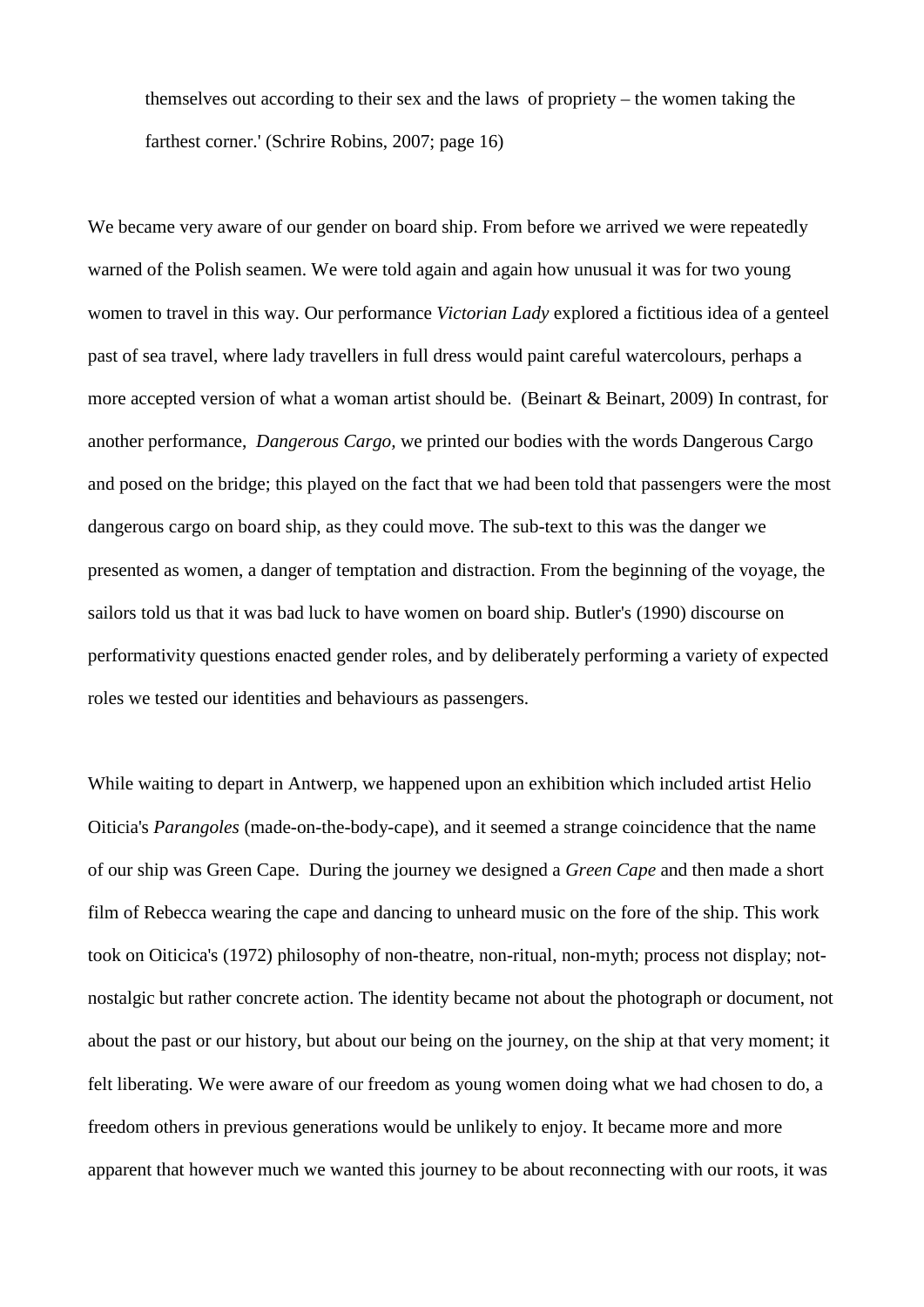just as much about negotiating our identities in the here and now. (Beinart & Beinart, 2009) The liminality of the ship provided us with artistic freedom, where we could test ideas, roles and transformational acts. On reflection, this was akin to a sacred space, one where we could devote ourselves to our artistic practice, commit to ourselves as artists. This journey was a crucial turning point in both of our practices as we exchanged methods of working, began a collaboration that is still going, and released ourselves from our existing patterns of work and life. In this sense the journey perhaps connects as much to the life-changing narratives of 'Frontier Tourists' described by Noy (2004) and Laing and Crouch (2011).

## **Translation and Miscommunication**

'In the mornings the waiter would ask me if I had finished. I thought 'finish' meant fish so I would sit and wait for the fish. When we got to Madeira, I was given grapes and bananas. I ate the grapes, but I threw the bananas overboard. They tasted awful. I did not know you had to peel them first.' (Schrire Robins, 2007, 26)

Migrants, like tourists, often suffer from the mistranslation of the familiar, so it becomes unfamiliar and strange. Translation, which derives from the Latin '*Transferre'*, meaning 'to bring across', can be seen as a metaphor for migration. (Basu & Coleman, 2008) An object transferred takes on a new set of significances – or may be evoked using new objects which 'stand for' the original. Similarly, in the carrying over of language, words take on new significances. Translation can also be seen as a bringing across between generations. In the same way that the translated object may become less intelligible after multiple translations, we can question how intelligible, or authentic, our experiences of ancestral seeking may be.

The written language of the ship is in a multitude of words: German/Polish/Italian/English. A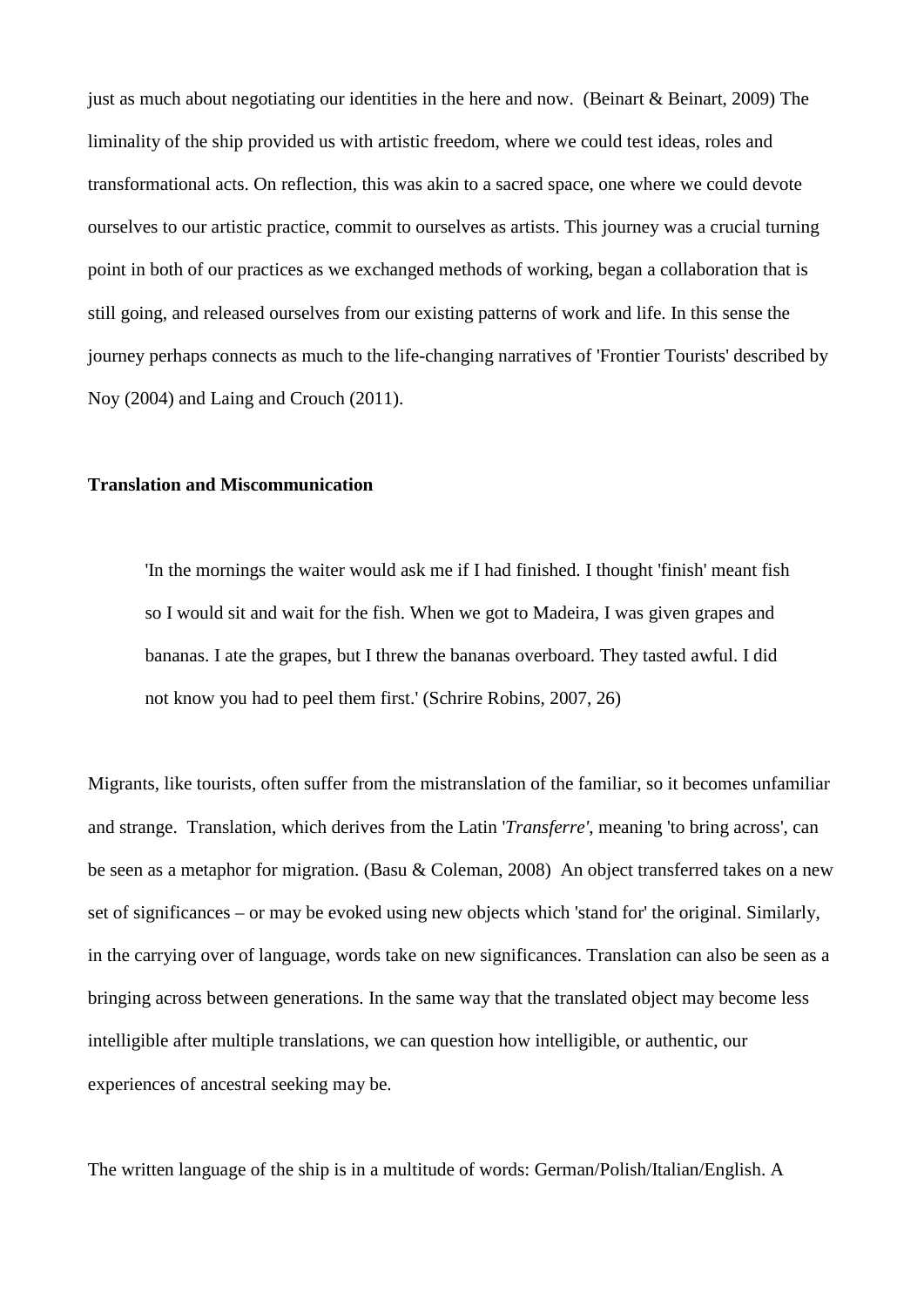palimpsest of makers/users/voyagers. Original signage has aged and one language has gradually replaced another, hastily typed and pasted over. The crew speak Polish, and we write out a series of questions for them, and ask the Captain to translate for us. Somehow the question 'can you give us a family recipe?' gets confused into the Polish 'what do your family think of your job?', a question that has a very different, emotive meaning. We provoke angry, difficult, upset responses, without meaning to. By the time we work out that the word 'recipe' has been confused with the word 'receive' we have already had some difficult but interesting conversations about the hardships of their lives, one perhaps we would have avoided with a question about the culture of food. (Beinart & Beinart, 2009) The mistranslation brought to the fore the present emotional geographies we were experiencing **(**Bondi, L., Davidson, J., and Smith, M., 2007) which contrasted with the spectral geographies we were seeking out. In seeking the 'inter-personal authenticity' of our family ties (Wang, 1999, 364) we stumbled into the 'Inter-Personal Authenticity' of Communitas (Wang, 1999; Turner & Turner,1978), where the relationship between and roles of 'hosts' and 'guests' (Sheller & Urry, 2004) on board the ship became fluid, structures broke down, and our exchanges became more honest and direct.

#### **Arrival**

'We were more than pleased when our wandering had come to an end. The ship now lay peacefully in the harbour and our wonder grew as we looked at Table Mountain with its tremendous tablecloth of cloud. It was one of the most magnificent sights I had seen in my life…as wonderful was the sight of houses on the slopes of the mountain as if they had been built into its haunches. And even more wonderful when night fell and the illumined dwellings ringed the slopes higher and higher, curving this way, then that. It was truly a city of magic.' (Schrire Robins, 2007; page 28)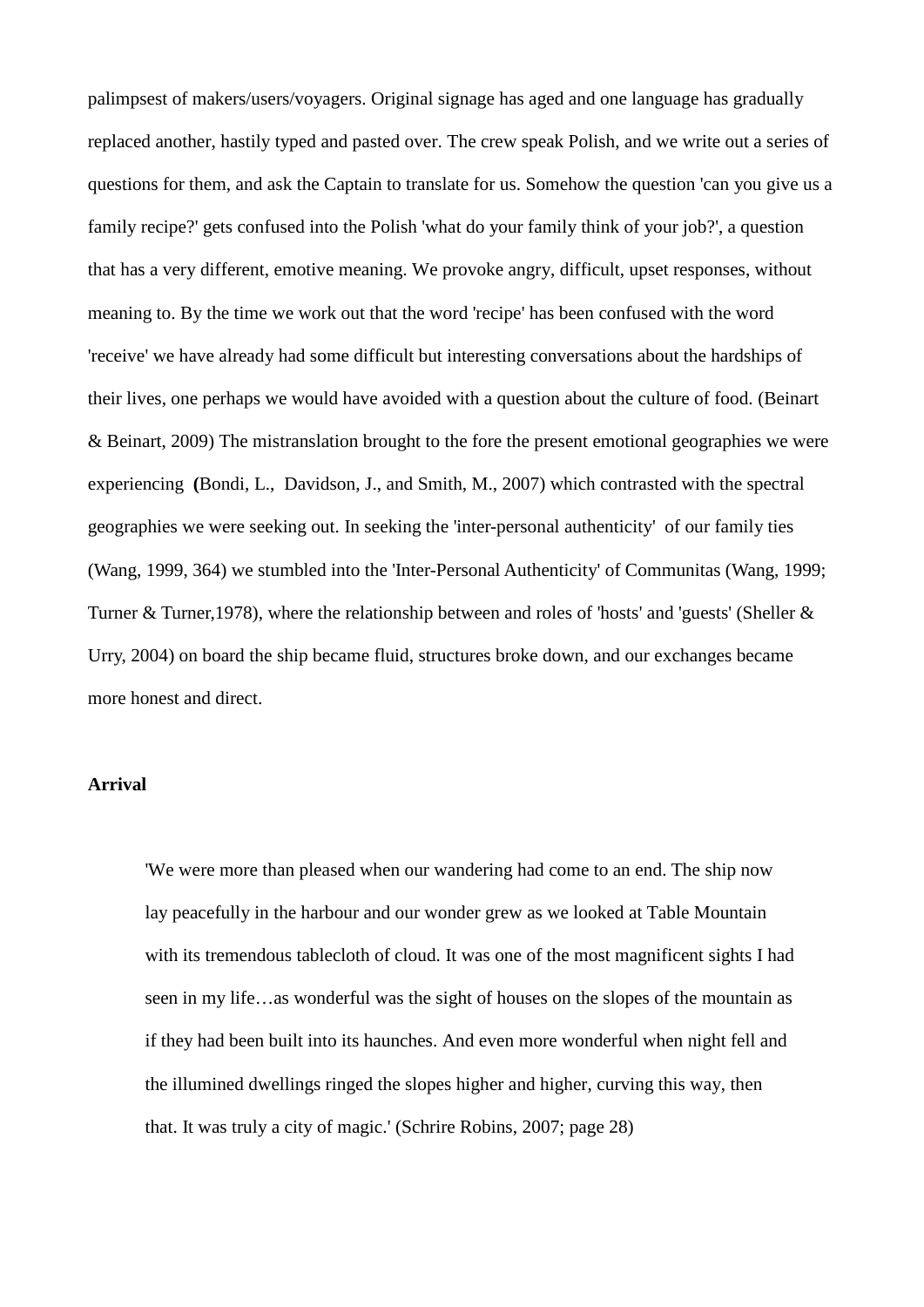On Saturday 9<sup>th</sup> January 2010, Table Mountain appeared, distant and hazy on the horizon. We watched all day as it grew larger and more solid, the city eventually becoming visible at the base of the mountain. We dropped anchor in Table Bay and spent twenty hours waiting for a space in the harbour. On Sunday 10<sup>th</sup> January 2010, twenty-five days after leaving Antwerp, the *Green Cape* docked in Cape Town, and we lined up our bags, ready to disembark. As soon as the Captain allowed, we triumphantly left the ship, skipping down the rickety steps to stand on South African soil. We carried out our *Khlebolsolny* ritual on the dockside, marking our arrival. Several hours later, we were still sitting on the harbour-side, waiting for a mythical taxi that was supposed to take us to immigration. (Beinart & Beinart, 2009)

Our sense of anticlimax on arrival perhaps reflects that the search for our ancestors is ultimately unresolvable; it is the journey that is important, not unlike the pilgrim for whom the journey is the durational and transformational element of pilgrimage, and the arrival signifies the end of that journey. Our waiting at the dockside also forces us to realise that a large element of mobilities is in fact stillness, or stuckness. (Cresswell, 2012)

# **Conclusion**

The act of journeying in the footsteps of our ancestors was less a re-enactment of their exact actions, and more an embodiment of the emotions and sensations we imagine they may have felt and experienced. Though we didn't set out on a religious pilgrimage, elements of the experience were personally transformational, and had parallels with sacred journeys, similar to those identified by Basu (2009), describing homecoming journeys that become profound emotional journeys of personal self-discovery, and Maddrell (2009), researching the emotional geographies of pilgrims and those making journeys of remembrance.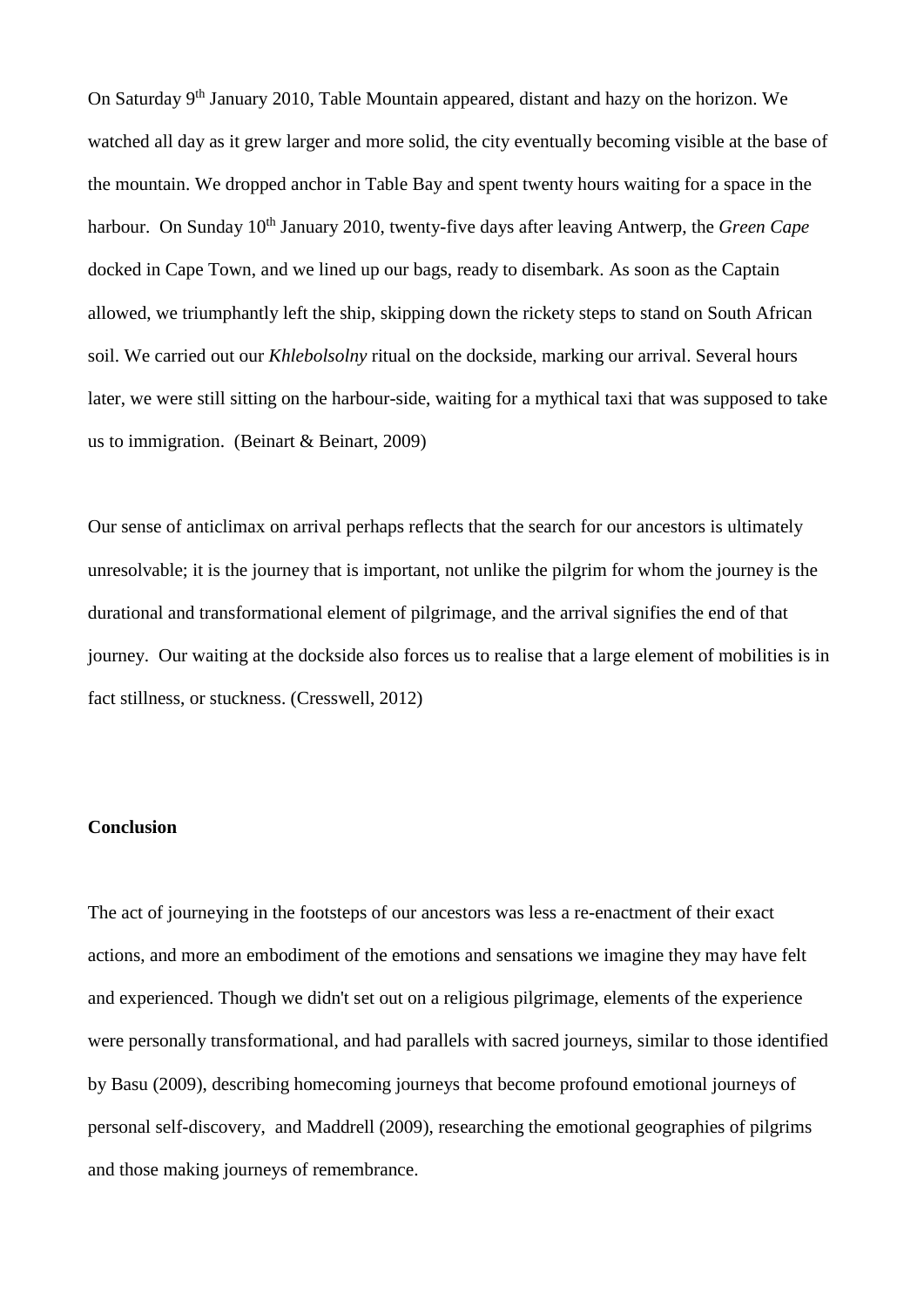We can understand the heritage pilgrim as a 'restless seeker for identity' (Bauman, 1996 in Coleman and Eade, 2004, 5) searching for an understanding of self, on a transformative journey that takes place on both a private and public level. Forty (1999, 2) puts forward Connertons (1989) argument that 'material objects have less significance in perpetuating memory than *embodied acts, rituals and normative social behaviour*'. The rituals we brought on the journey, and the performative actions we carried out, are now written into our own lives as memorials to past generations, these memories filtered through our cultural, environmental and educational heritages, which have formed us as much as our genetic inheritance.

Making this trip, forming a link between our own artistic practice and the past, is perhaps a more authentic means of reconnection than the 'staged authenticity' (MacCannell, 1973) of trying to directly perpetuate lost cultural or religious practices. If narratives are internalised by recreating journeys, making origin myths out of origins, we recognise the multiple points of departure and arrival – a complex of journeying – of our family. This destabilises the idea of singular roots, suggesting rather the rhizomatic, tangled roots of belonging, and the differential, personal nature of authenticity in roots journeying **(**Lev Ari & Mittelberg, 2008, Wang, 1999). These do not adhere to notions of collective identity or links to a particular 'homeland' **(**Lev Ari & Mittelberg, 2008) but rather remain diasporic, non-hegemonic, bridging past and present.

As migrant, diasporic families, so much of our culture comes from the act of journeying, the act of adapting oneself to changing environments, negotiating language, gender roles, and cultural practices. We came to understand that whether or not they sought it out, our ancestors were leaving behind certainty, clear religious and cultural identity, for the unorthodox, the unfamiliar, the liminal place of being-in-transit. And that by putting ourselves in liminal space, we shifted our emotional geographies and artistic practices, marking a crossing point or threshold in our own lives.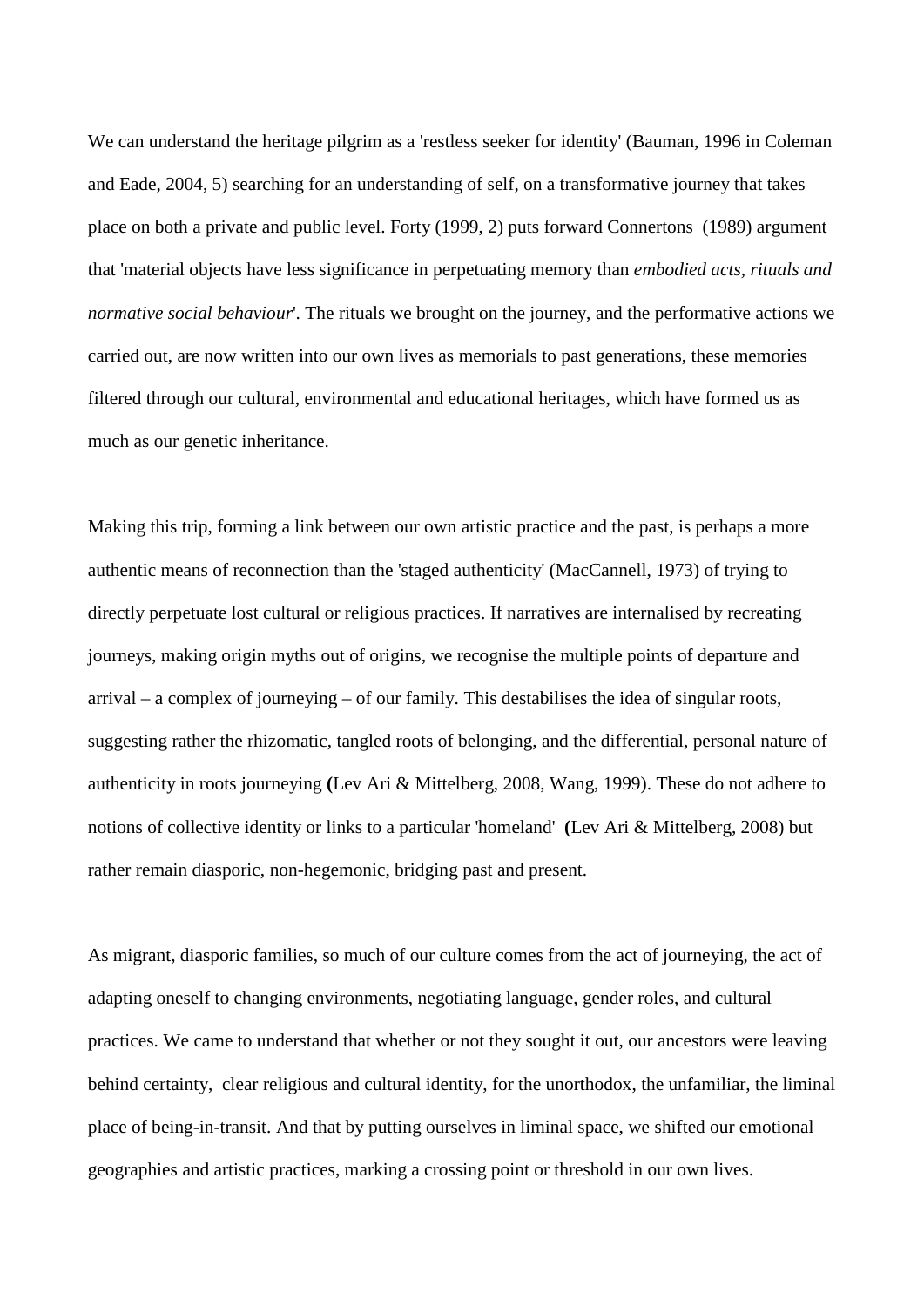**Acknowledgements:** Thanks to Rebecca Beinart, my travelling companion, fellow artist and sister. Thanks also to my parents William Beinart and Jenny Stanton, and to my ancestors whose journeying created me.

# **References:**

Aaron, S. (1996) *Jewish Ancestors: A Guide to Jewish Genealogy in Lithuania*. London: Jewish Genealogical Society of Great Britain

Augé, M. (Translated by Howe, J.) (1995). *Non-places : introduction to an anthropology of supermodernity*. London: Verso

Bastea, E. (2004) *Memory and Architecture*. Albuquerque, N.M: University of New Mexico Press

- Basu, P. (2009) *Cairns in the landscape: Migrant stones and Migrant stories in Scotland and its Diaspora.* In Arnason, A. et al (Eds), 2009, *Landscape Beyond Land.* Oxford: Berghahn, pp. 116-138
- Basu, P. & Coleman, S. (2008) Migrant Worlds, Material Cultures. *Mobilities*, Volume 3, Issue 3, pp. 313 – 330

Bauman, Z. (1996) From pilgrim to tourist – or a short history of identity. In S. Hall, & P. du Gay (Eds.), *Questions of cultural identity.* London: SAGE Publications Ltd. pp. 18-37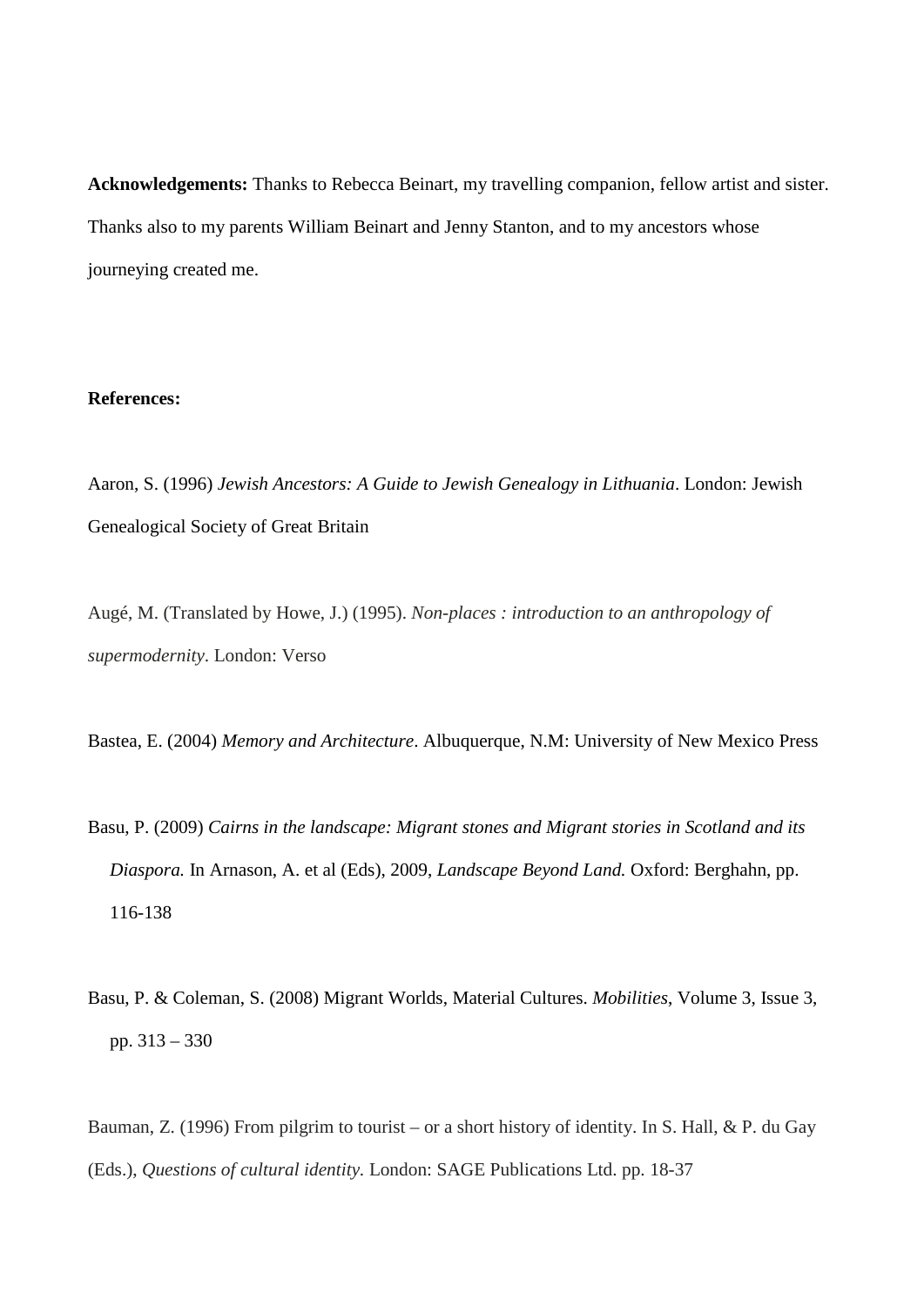Beinart K. and Beinart, R. (2009) *Origination*. Project Blog at AN Artists Talking, retrieved from the web on 29/09/13 at [http://www.a-n.co.uk/artists\\_talking/projects/single/520058](http://www.a-n.co.uk/artists_talking/projects/single/520058)

Bondi, L., Davidson, J., and Smith, M.(2007) *Emotional Geographies*. London, Ashgate

Butler, J. (1990) *Gender Trouble: Feminism and the Subversion of Identity.* London: Routledge Cairns, S. (2003) *Drifting - Architecture and Migrancy.* London, Routledge

- Carter, P. (2003) Mythforms. In Cairns, S. (Ed.) *Drifting - Architecture and Migrancy.* London, Routledge, pp. 82-98
- Coleman, S. and Eade, J. (Eds) (2004) *Reframing Pilgrimage: Cultures in Motion*. London, Routledge
- Coleman, S. and Elsner, J. (1995) *Pilgrimage past and present : sacred travel and sacred space in the world religions.* London: British Museum Press.

Collins-Kreiner, N. and Olsen, D. (2004) Selling Diaspora: Producing and Segmenting the Jewish Diaspora Tourism Market. In T. Coles and D. J. Timothy. (Eds.) *Tourism, Diasporas and Space*. London and New York: Routledge, pp. 279-290

Connerton, P. (1989) *How Societies Remember.* Cambridge : Cambridge University Press

Cresswell T (2012). Mobilities II: Still. *Progress in Human Geography* 36/5, pp. 645-653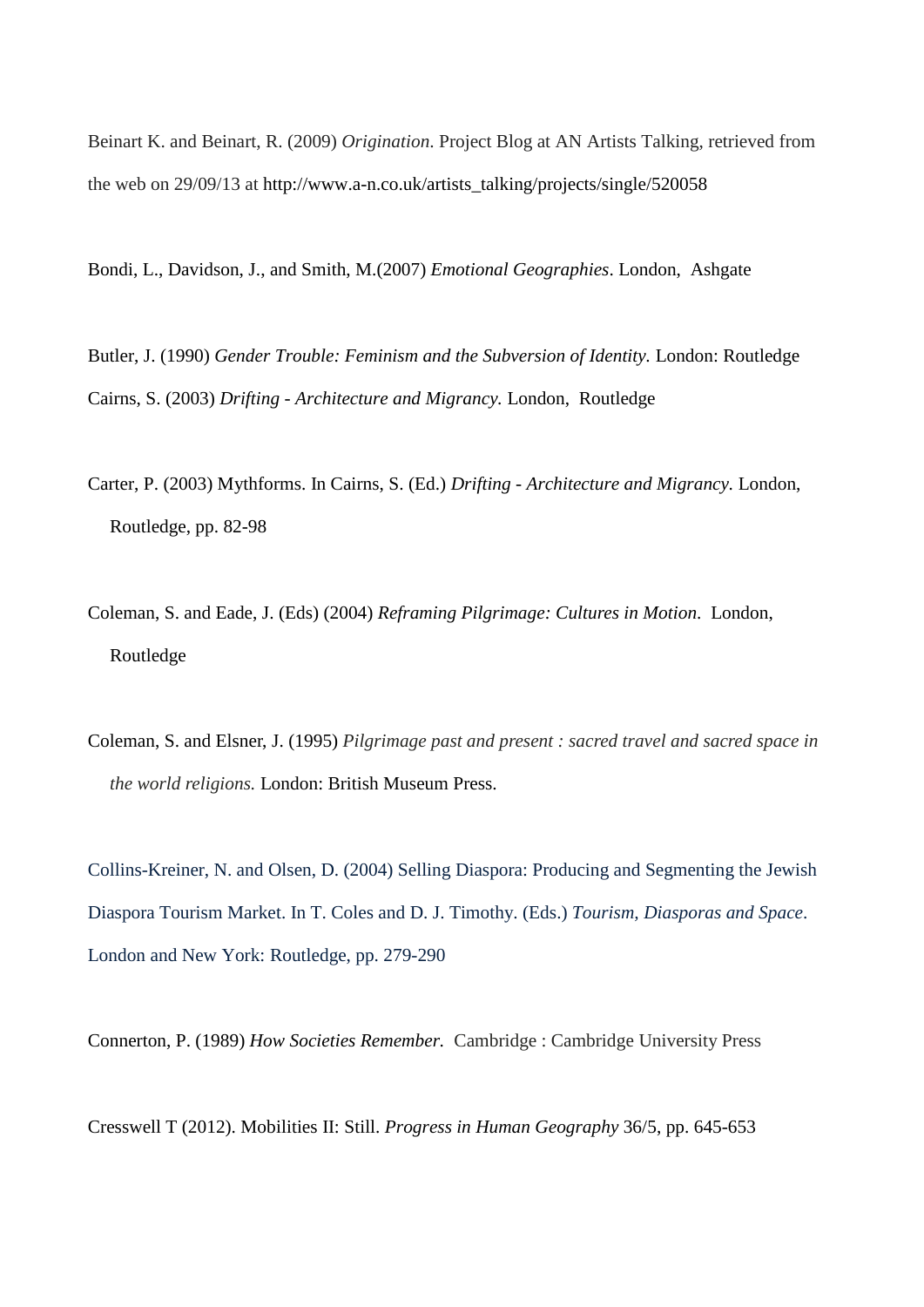Cresswell, T. and Merriman, P. (2010) *Geographies of Mobilities: Practices, Spaces, Subjects.* London: Ashgate

de Certeau, M. (1998) *The Practice of Everyday Life. Volume 2: Living and Cooking*. Minneapolis: University of Minnesota Press

della Dora, V. and Maddrell, A. (2013) Crossing surfaces in search of the holy: Landscape and liminality in contemporary christian pilgrimage. *Environment and Planning A,* 45 (5). pp. 1105- 1126

Dorst, J. (1987) *The Written Suburb: An American Site; An Ethnographic Dilemma,* Philadelphia: University of Pennsylvania Press.

Forty, A. & Kuchler, S. (Eds) (1999) *The Art of Forgetting*. Oxford: Berg

Foucault, M. (1967) *Of Other Spaces: Utopias and Heterotopias*. Downloaded on 4/9/11 from <http://foucault.info/documents/heteroTopia/foucault.heteroTopia.en.html>

Friedman,, K. (Ed.) (1998) *The Fluxus Reader.* Chichester: Academy Editions

Garfield, R. *(*2006) Towards a Re-Articulation of Cultural Identity; Problematizing the Jewish Subject in Art. *Third Text 78*, Volume 20, issue 1, pp 99-108

Handler R. and Saxton, W. (1988) Dyssimulation:Reflexivity, Narrative, and the Quest for Authenticity in "Living History". *Cultural Anthropology,* 3, pp 242–60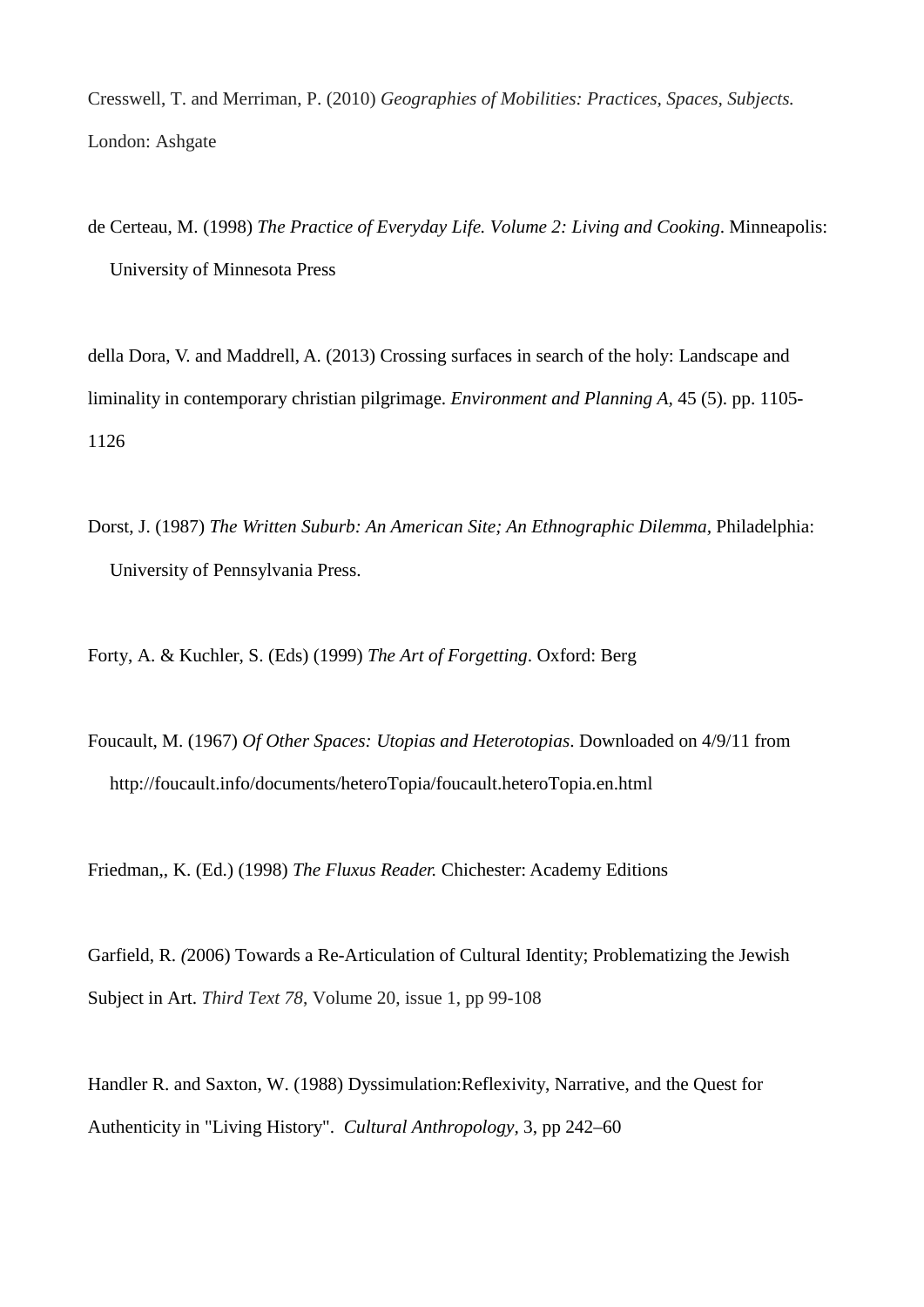Hetherington, K. (2003) Spatial Textures: place, touch and praesentia. In *Environment and Planning vol. 35.* pp 1933 -1944

Hewison, R. (1987) *The Heritage Industry,* London: Methuen.

Hoffman, E. (1998) *Shtetl: The Life and Death of a Small Town and the World of Polish Jews*. Boston: Houghton Mifflin

Ingold, T. (2007) *Lines*. London: Routledge

Kaprow, A. (1993) *Essays on the Blurring of Art and Life*. Berkeley : University of California Press

Laing, J. and Crouch, G (2011) Frontier Tourism: Retracing Mythic Journeys. *Annals of Tourism Research,* Vol. 38, No. 4, pp. 1516–1534.

Leeson, D. (1996) A Jewish Genealogic Fable, JewishGen website. Retrieved from the internet on 26/08/13 from [http://www.jewishgen.org/infofiles/dlfable.html.](http://www.jewishgen.org/infofiles/dlfable.html)

Lev Ari, L. & Mittelberg, D. (2008). Between authenticity and ethnicity: Heritage tourism and re-ethnification among diaspora Jewish youth. *Journal of Heritage Tourism*, 3:2, pp. 79-103

MacCannell, D. (1973) Staged authenticity: arrangements of social space in tourist settings, *American Journal of Sociology* vol 79 (3), pp 589- 603

Macdonald, S. (1997) A people's story? Heritage, identity and authenticity. In C. Rojek and J. Urry, (eds), *Touring Cultures: Transformations of Travel and Theory.* London/New York: Routledge, pp.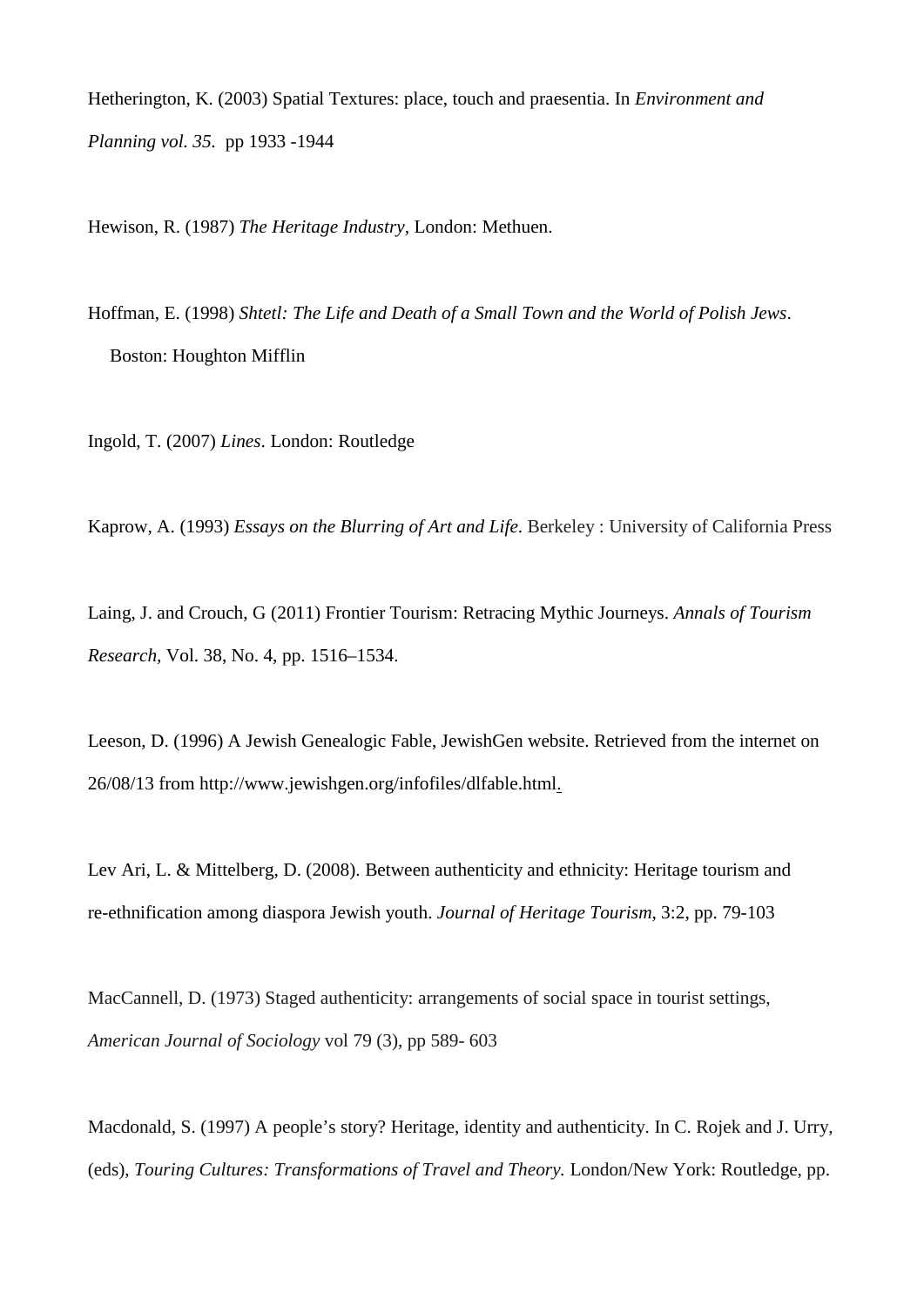155–75. Reprinted in G. Corsane, (ed.), *Heritage, Galleries, Museums: A Reader.* London: Routledge, 2004, pp. 272–90

Maddrell, A. (2009) A place for grief and belief: the Witness Cairn, Isle of Whithorn, Galloway, Scotland. *Social & Cultural Geography*, 10:6, pp. 675 — 693

Maddrell, A., Anderson, E.,McLoughlin, K., and Vincent, A. (Eds) (2010) *Memory, Mourning, Landscape*. Editions Rodopi B.V

McCain, G. and Ray, N. (2003).Legacy Tourism: The Search for Personal Meaning in Heritage Travel. *Tourism Management, 24* (6), pp. 713-717

McIntosh, A., Willson, G., and Zahra, A. (2013) Tourism And Spirituality: A Phenomenological Analysis. *Annals of Tourism Research*, Vol. 42, pp. 150–168

Newling, J. (2005) *The Kitchen Table*. In *Writings 1995-2005*. London: SWPA Ltd.

Noy, C. (2004) This Trip Really Changed Me: Backpackers' Narratives of Self-Change. *Annals of Tourism Research*, Vol. 31, No. 1, pp. 78–102

Oiticica, Helio (1972) *SYNTHESIS-PARANGOLÉ brief*. Downloaded on 12/07/13 from [http://www.itaucultural.org.br/aplicexternas/enciclopedia/ho/index.cfm?fuseaction=documentos&c](http://www.itaucultural.org.br/aplicexternas/enciclopedia/ho/index.cfm?fuseaction=documentos&cod=588&tipo=2) [od=588&tipo=2](http://www.itaucultural.org.br/aplicexternas/enciclopedia/ho/index.cfm?fuseaction=documentos&cod=588&tipo=2)

Rose, G. (2010) *Doing Family Photography: The Domestic, The Public and The Politics of Sentiment.* London: Ashgate.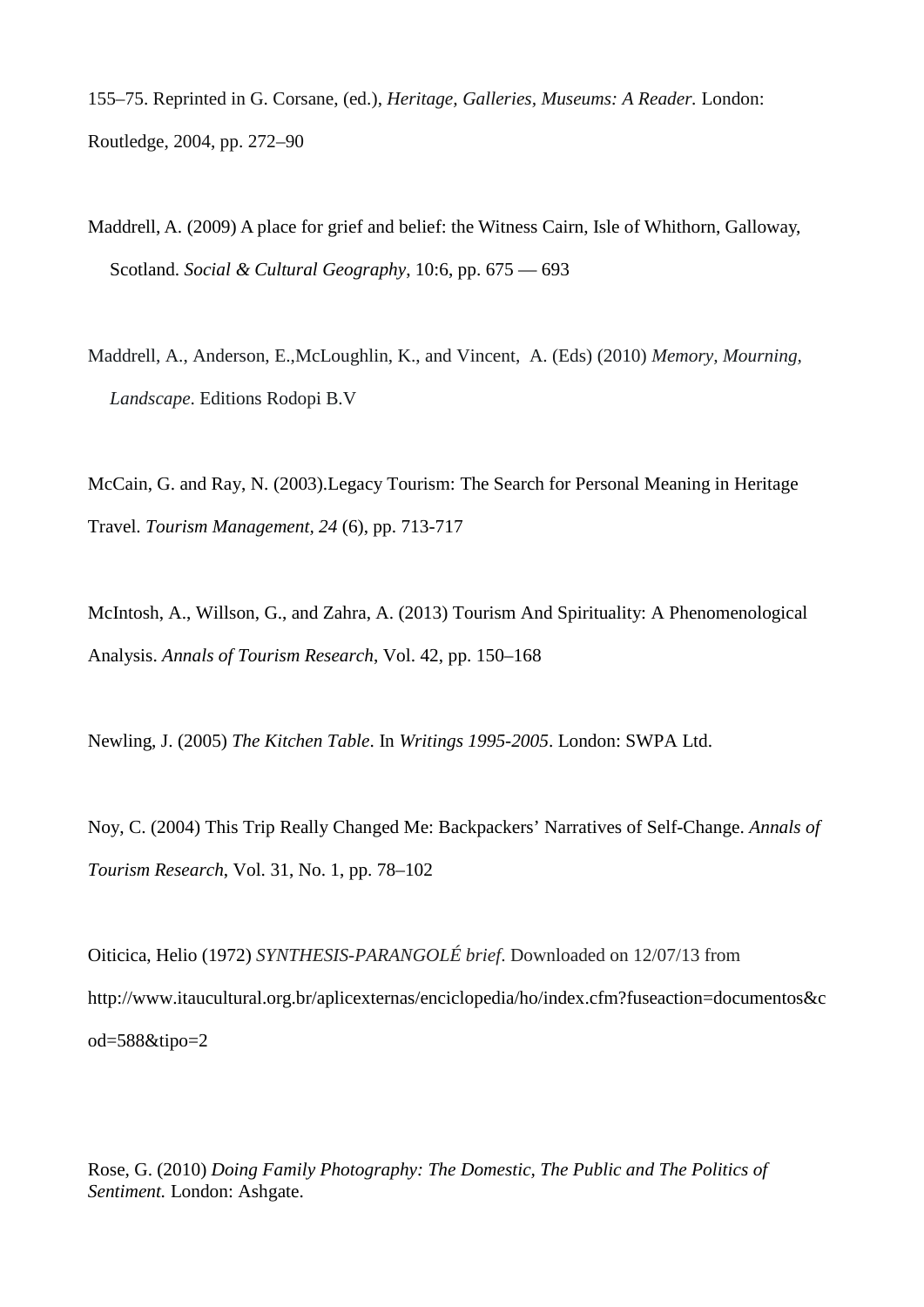Safran Foer, J. (2002) *Everything Is Illuminated*. Boston: Houghton Mifflin Company

Saunders, M. (2011) *Self-Impression: Life-writing, Autobiografiction and the forms of Modern Literature.* Oxford: Oxford University Press

Schrire G. R. (2007) *From Eastern Europe to South Africa: Memories of an Epic Journey 1880 – 1937.* Cape Town : Jacob Gitlin Library, Western Province Zionist Council

Sebald, W.G. (2001) *Austerlitz.* New York: Random House

Sharpley, R. (2009) Tourism, Religion and Spirituality. In Jamal, T., & Robinson, M. (Eds.). (2009). *The SAGE handbook of tourism studies.* London: SAGE Publications Ltd.

Sharpley, R., & Sundaram, P. (2005). Tourism, a sacred journey? The case of ashram tourism, India. *International Journal of Tourism Research*, 7, pp. 161–171

Sheller, M. and Urry, J. (2004) *Tourism Mobilities: Places to Play, Places in Play.* London: Routledge

Spiegelman, A. (1991) *Maus.* New York: Pantheon Books

Spry, T. (2001) Performing Autoethnography: An Embodied Methodological Praxis. *Qualitative Inquiry* 7: 706

Turner, V (1969) *The Ritual Process: Structure and Anti-Structure*. Chicago: Aldine Publishing Co.

Turner, V. and Turner, E. (1978). *Image and Pilgrimage in Christian Culture.* New York: Columbia

University Press